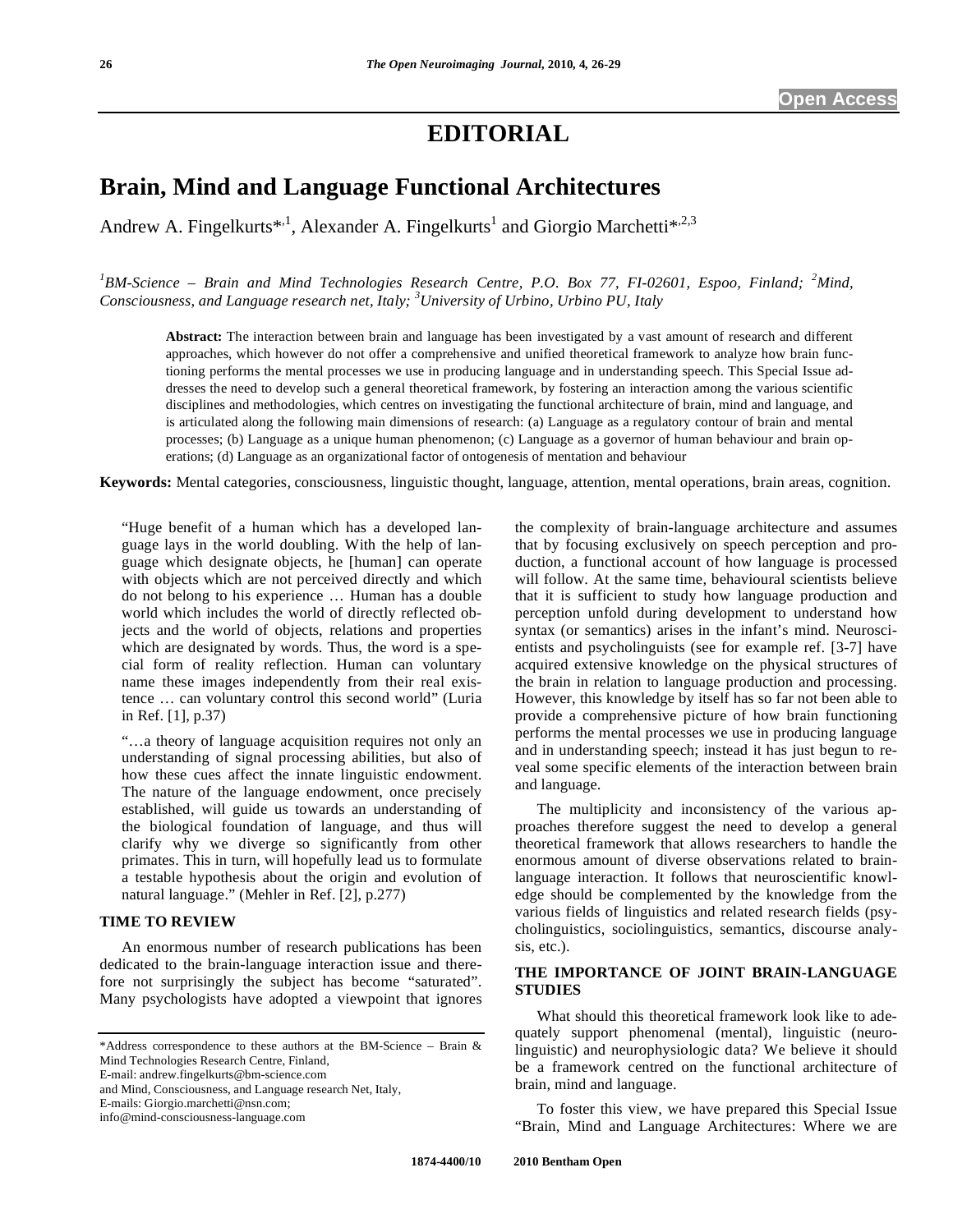now?", in which we collate the numerous and diverse approaches to brain and language into a comprehensive body of knowledge, articulated along what we believe to be the main dimensions of research: (a) Language as a regulatory contour of brain and mental processes; (b) Language as a unique human phenomenon; (c) Language as a governor of human behaviour and brain operations; (d) Language as an organizational factor of ontogenesis of mentation and behaviour.

### **Language as a Regulation Contour of Brain and Mental Processes**

 According to the tradition of the Russian psychophysiological school founded by Luria (ref. [8]) and Vygotsky (see ref. [9]) psychology as systemic property of physiology can be studied only by considering the special genesis of all mental functions – the "regulation language contour" which is the highest level of the brain organization of all mental processes. This idea was supported by the work of another great Russian psychophysiologist Ukhtomsky [10] who developed the concept of higher cortical dominantas where language/speech is considered as a cortical dominanta of a special kind which can change the whole behaviour of the human. Indeed, from neuropsychology we know that during aphasia not only is speech disturbed but the whole behaviour of the patient also changes. For example, such patients are characterized by the disruption of higher forms of action.

 Recent studies bring experimental evidence that language can restructure cognition [11,12]. Findings from recent neuroimaging studies suggest that activation of the speech motor system during lipreading enhance speech perception by tuning, in a top-down fashion, speech-sound processing in the superior aspects of the posterior temporal lobe (*see contribution of Jääskeläinen to this Special Issue*). Kobayashi *et al*. [13] demonstrated that people recruit different linguistic and cognitive resources depending upon the language used to process Theory of  $mind$ , thus suggesting that switching language switches mind (*see contribution of Kobayashi Frank to this Special Issue*). From an evolutionary point of view, the progressive evolution of language from a simple form to a more sophisticated one (speech, writing, mathematics, science, computing and finally the Internet) can be seen as a response to the chaos of the information overload that each form of language contributed to generate: a response based essentially on a continuous re-shaping and development of human cognitive capacities (*see contribution of Logan to this Special Issue*).

### **Language as a Unique Human Phenomenon**

<u>.</u>

 Besides the fact that language/speech plays an important role as a regulation contour of all mental processes, it is also a unique human phenomenon [2,14]. According to Vygotsky [9,15] the human brain is characterized by specific relations between structural and functional units of neural activity which are mediated by language/speech (high cortical dominantas by Ukhtomsky [10]). Thus, the human brain has a new systemo-localisation principle according to which it became an organ of human consciousness. Specifics of dominant mechanisms of the human brain are determined by extracortical genesis and ontological development of the human mind on the basis of new semantic codes of information perception and processing [16].

 Experimental evidence, reviewed by Mehler *et al*. [2], suggests that only humans, and no other animals, acquire the language spoken in the surrounds and only human infants use the acoustic properties of speech to acquire grammar. Even though apes and also dogs have 'lexicons' that can attain a few dozen words [17,18], such abilities are insufficient to enable non-human animals to construct a grammar comparable to that of humans. 'Ape language' should not be called a language, because there is no convincing evidence of syntactic structures or word orders in ape language. According to critical assessment of a chimpanzee's signs, the mean length of each utterance is no more than 1.6 words, and even longer utterances lack rule-governed combinations of signs [19]. Even when trained to use communication systems, apes, dolphins or parrots do not master anything remotely approaching the power and versatility of human language. One of the most obvious differences is the almost total lack of what George Miller [20] called combinatorial productivity – our ability to recombine words or syllables in new ways to derive entirely new meanings. And none of these communication systems have more than tiny amounts of syntax, whereas grammatical rules of one sort or another are universal in human languages (a mathematical explanation – based on a joint thought -language architecture – of why animals do not talk and think as people do, is given by *Perlovsky and Ilin in this Special Issue*).

## **Language as a Governor of Human Behaviour and Brain Operations**

 Language is not only means of communication and the basis for verbal, discursive thinking, but also an important means of governance of human behaviour. Language mediates different components of practical actions [21]. For example, the grammatical class of words affects visual analysis and motor control differently [22]. Moreover, language/speech creates new forms of attention, memory, imagination, thinking and action. In other words, the system of words is a powerful factor which forms mental activity [15]. Inner speech<sup>2</sup> has been shown to be involved in such important processes for behaviour as verbal self-guidance and self-regulation [24], problem-solving [25], planning [26], and memory [27]. Some psychological disorders such as anxiety and depression are mediated by dysfunctional self-talk [28] (for a review, see Ref. [29]).

 Recent findings support the simulation based theories of language processing in an embodied framework<sup>3</sup>, and provide a strong reason to link findings from the cognitive neuroscience of language processing to the neurophysiology of eye (and generally motor) movement behaviour (*see contribution of Singh and Mishra to this Special Issue*).

 Word as a "signal of signals" [31] is mediated by a strong dominanta' mechanism (Ref. [10], p. 259). Heard or verbalized word creates a special dominant setting of integrated

 $\overline{a}$ 

 $1$  Theory of mind (ToM) – the ability to understand mental states of others (such as belief, desire, intention and knowledge) that enables us to explain and predict the behaviour of others.

 $2^{2}$  Inner speech is usually defined as the activity of silently talking to oneself [23].

<sup>&</sup>lt;sup>3</sup> Embodied and simulation based approaches to language comprehension predict that comprehension of language triggers mental simulation of events and objects as described in the language [30]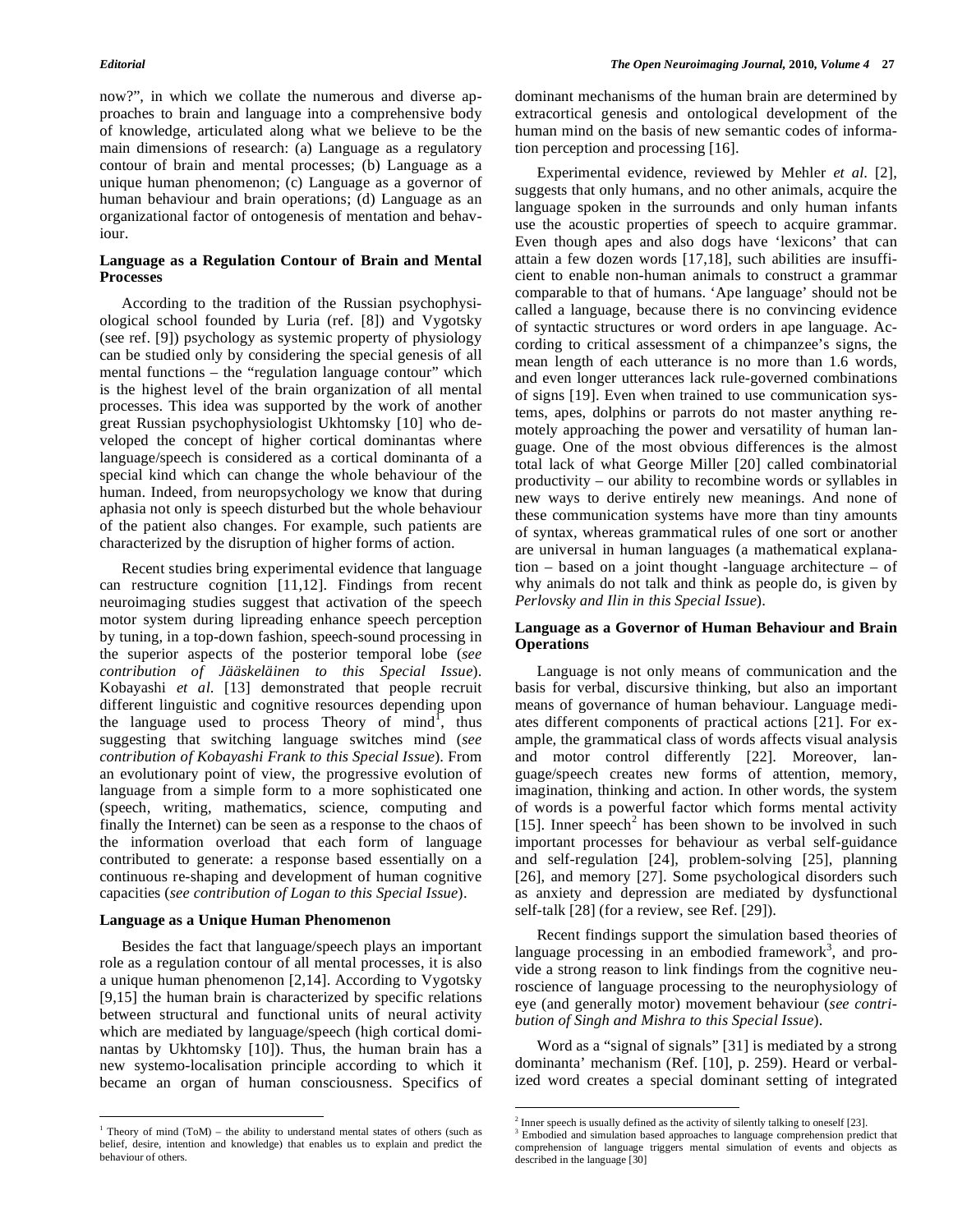brain areas; this dominant setting constitutes a new integral subjective image and forms simultaneous modification of perception [10,32]. These and many other observations point to the joint brain-thought-language functional architecture. For the elaboration of this issue *see contribution of Benedetti, Marchetti, Fingelkurts and Fingelkurts to this Special Issue*. Mathematical modelling of joint thoughtlanguage architecture resolves long-standing issues as to how the brain learns correct words-object associations; and explains a contradiction between human ability for rational thoughtful decisions and the irrationality of human thinking (*see contribution of Perlovsky and Ilin to this Special Issue*).

 It is important to note that structures of consciousness as a "reflection of reflection" in some sign form do not simply isomorphically duplicate the initial content, but add to and enrich it by introducing new connections and relations. Behind the word there is a collective public experience which is concentrated in the crystallized form of meaning [33]. Due to language humans can acquire a knowledge of each other and the experience of previous generations (*see contribution of Logan to this Special Issue*). The existence of grammatical language structures which are isomorphic to action structures enables humans to perform mental experimenting and to acquire new knowledge mentally.

### **Language as an Organizational Factor of Ontogenesis of Mentation and Behaviour**

 During ontogenesis new psychological systems are formed on the basis of verbalization of attention, memory, actions and thinking: for example, some aspects of language highly influence the development of Theory of Mind capacities (see the contribution by *Kobayashi Frank to this Special Issue*). Thus, according to Vygotsky [15] after a child has developed a language, he/she adds to the first-order stimuli (manipulation of objects), stimuli of the second-order, which are not the objects themselves, but are the means for organizing and planning human behaviour. This process results in a total reconstruction of all the mental functions of a human, giving him/her freedom of behaviour in relation to situation. Hence, the human being is freeing himself from the property of animal perception – being a "slave of a visual field". With the help of "planning speech"<sup>4</sup> the conception about future (an actual future field) is inserted in human activity and, thus, behavioural impulsivity is controlled. Human conscious awareness, according to Vygotsky [15], is characterized by the fact that it is not based on the limitations imposed by the simultant structure of the visual field (which is a characteristic of animal cognition), but rather by the successive structure of "the verbalized dynamic field of attention" which is achieved on the basis of inclusion of the regulation speech contour: the "attention field" is separated from the "perception field" and is unfolding in time dynamics.

 New forms of human behaviour are originated on the basis of inclusion of speech formulas of past and present situations in a single focus of attention. "Speech forms operation based on laws that are different from those characteristic of actual action: it joints, unites, synthesizes past and present" (Ref. [9], p. 48). "Thus, the sign initially acts as a means of social connection in the behaviour of the child, as

1

an intermental function; subsequently it becomes a means of controlling his/her own behaviour and he/she just transfers the social relation to a subject inward into his personality" (Ref. [9], p. 41).

 A review of experimental evidence [2] suggests that humans are endowed with a species-specific disposition to acquire natural language. Thus, irrespective of whether the learner is hearing and seeing, deaf or even blind, he/she will still attain a grammar that is as rich and complex as we expect it in humans without sensory filters (see [35,36] amongst others). Moreover, the infant's brain preferentially processes speech, rather than non-speech stimuli [37]. And, finally, the work of Dehaene-Lambertz *et al*. [38] showed that responsible cortical regions are active well before the infant has acquired the native language.

### **AIM OF THE SPECIAL ISSUE**

 The objective of this Special Issue is to collect a compendium of articles which would help to bridge the gap between higher-order reflective or linguistic thought, semantic processing and brain activity. A key goal of this Special Issue is to foster interaction among neuroscientists and linguists and promote the development of cutting-edge ideas related to research issues on Brain, Mind and Language Architectures.

 Contributions from leading experts of the field provide a cutting-edge review of this challenging frontier of neuroscience. We hope it will help interested researchers become familiar with research achievements and open new directions. It should also help to stimulate the interest of scientists to design new experiments and devise new concepts.

#### **REFERENCES**

- [1] Luria AR. The Making of Mind: A Personal Account of Soviet Psychology. Cambridge: Harvard University Press 1979a.
- [2] Mehler J, Nespor M, Shukla M, Peña M. Why is language unique to humans? In Proceeding of Novartis Foundation Symposium 270: Percept, decision, action: bridging the gaps. Chichester: Wiley 2005; pp. 251-284.
- [3] Pulvermüller F. The Neuroscience of Language. On Brain Circuits of Words and Serial Order. Cambridge: Cambridge University Press 2002.
- [4] Friederici AD. Towards a neural basis of auditory sentence processing. Trends Cogn Sci 2002; 6: 78-84.
- [5] Baggio G, Van Lambalgen M, Hagoort P. Language, Linguistics, and Cognition. In: Stokhof M, Groenendijk J, Eds. Handbook of Philosophy of Linguistics. Amsterdam: Elsevier in press.
- [6] Hagoort P, van Berkum J. Beyond the sentence given. Phil Trans R Soc B: Biol Sci 2007; 362: 801-11.
- [7] Stowe LA, Haverkort M, Zwarts F. Rethinking the neurological basis of language. Lingua 2005; 115: 997-1042.
- [8] Luria AR. Language and Consciousness. Moscow: Nauka 1979b.
- Vygotsky LS. The Collected Works of L.S. Vygotsky Vol. 6. Scientific Legacy. New York: Kluwer Academic/Plenum Publishers 1999.
- [10] Ukhtomsky AA. The Dominant. Moscow-Leningrad: Nauka, 1966.
- [11] Majid A, Bowerman M, Kita S, Haun DBM, Levinson SC. Can language restructure cognition? The case for space. Trends Cogn Sci 2004; 8: 108-14.
- [12] Talmy L. Toward a cognitive semantics. Cambridge: The MIT Press 2000.
- [13] Kobayashi C, Glover GH, Temple E. Switching language switches mind: linguistic effects on developmental neural bases of 'Theory of Mind'. Soc Cogn Affect Neurosci 2008; 3: 62-70.
- [14] Sakai KS, Homae F, Hashimoto R. Sentence processing is uniquely human. Neurosci Res 2003; 46: 273-9.
- [15] Vygotsky LS. The history of the development of high mental functions. Development of the higher mental functions. In: Leontiev A,

<sup>&</sup>lt;sup>4</sup> The planning function of language [1,8] has been discussed and elaborated by Das's group [34].